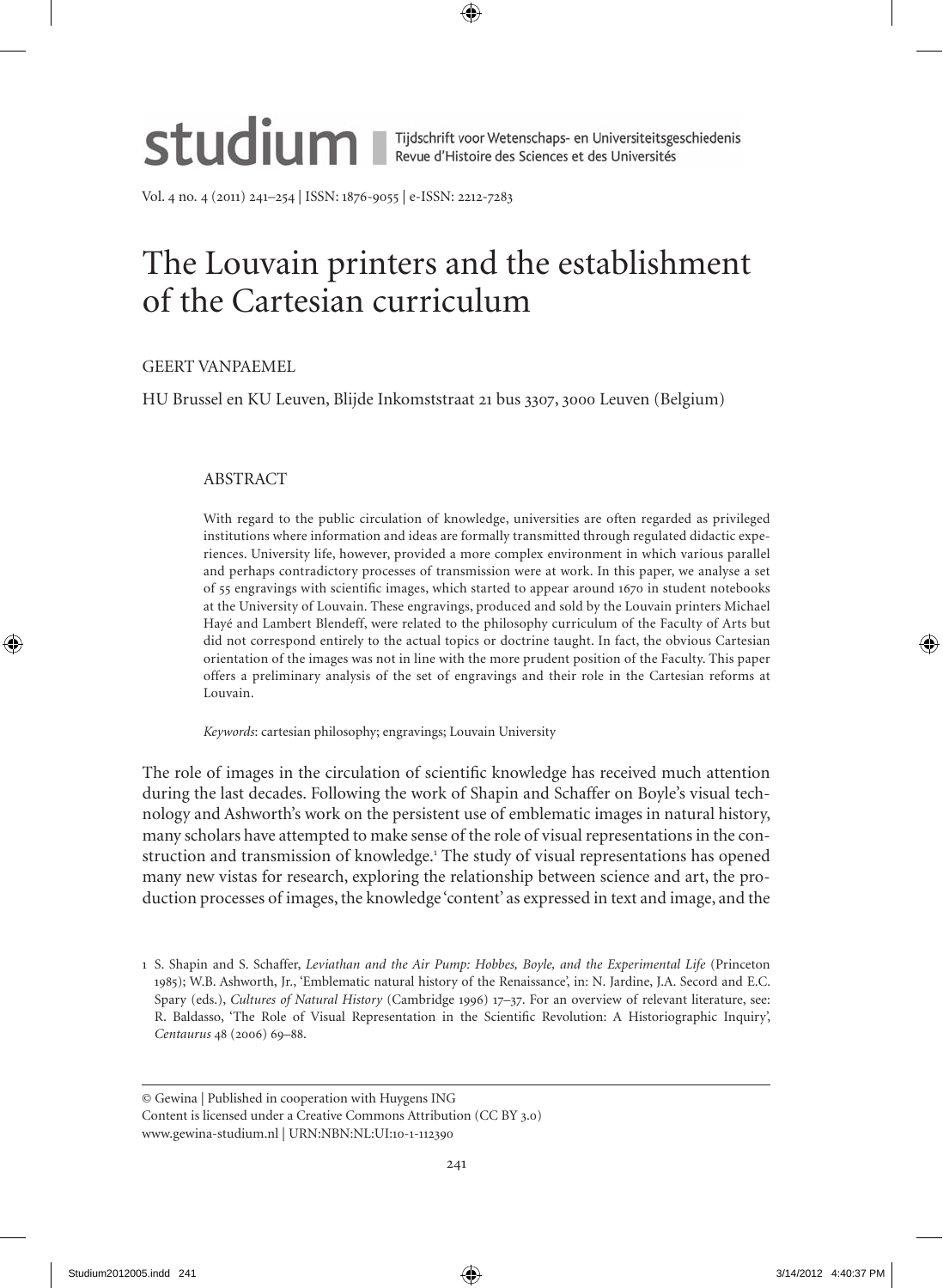construction of readership.<sup>2</sup> Contrary to older interpretations in which Renaissance botanical and anatomical illustrations were considered to be faithful naturalistic representations of reality, scientific images are now understood to be theory laden, deeply informed by the theoretical context in which they are conceived and circulated.<sup>3</sup> In this respect, pictures are sometimes regarded as secondary additions to the meaning of the text. But although images can be studied as complementary to the text, to a certain extent, they are also quite independent from it. The choice of illustrations and the making of scientific pictures involves many actors with different approaches to the subject. Scholars, artisans and printers all have a hand in the final make up of images. Images reflect the social, cultural and intellectual debates surrounding the production of authoritative accounts. Sometimes the pictures may reveal specific persuasive strategies or tacit epistemological assumptions, which historians are only beginning to detect.

In this paper, we will analyse a set of scientific images produced around 1670 by Louvain printers for a very well-defined market: the student population of the University of Louvain. Students bought the engravings and pasted them into their notebooks. Clearly the images were related to the philosophy curriculum of the Faculty of Arts. But, amazingly, many of them did not correspond to the actual topics or doctrine taught by the Faculty professors. The Louvain engravings constituted thus an alternative and independent source of knowledge for the students. It is not clear why or how the Louvain printers hit on the idea, but their commercial initiative worked very well. The engravings remained popular for many generations and can be found in hundreds of extant student notebooks until the middle of the eighteenth century. most intriguing is the apparent tension between the knowledge represented in the engravings, and the scientific views taught in the official lectures. As yet, the engravings have not received much critical attention.<sup>5</sup> This paper will attempt to offer a preliminary analysis of the role of the engravings in the Cartesian reforms which characterized the philosophy curriculum in Louvain during the second half of the seventeenth century. A more systematic and complete inventory, as well as an iconographic classification of the engravings is currently undertaken at the University Archives of the University of Louvain.<sup>6</sup>

2 P. Smith, 'Art, Science, and Visual Culture in early modern eur ope', *Isis* 97 (2006) 83–100; W. Lefèvre, J. Renn and U. Schoepflin (eds.), *The Power of Images in Early Modern Sciences* (Basel 2003). 'Visual representation' may also be extended towards the complete visual experience of reading, see: e.g. e. Tebeaux, 'Visual Language. The Development of Format and Page Design in english Renaissance Technical Writing', *Journal of Business and Technical Communication* 5 (1991) 246-274.

- As examples, see: m. Biagioli, 'Picturing Objects in the making: Scheiner, Galileo and the Discovery of Sunspots', in W. Detel and C. Zittel (eds.), *Ideals and Cultures of Knowledge in early Modern Europe* (Berlin 2002) 39–95; C. Lüthy, 'Where logical necessity becomes visual persuasion: Descartes' clear and distinct illustrations', in: S. Kusukawa and I. maclean (eds.), *Transmitting Knowledge: Words, Images, and Instruments in Early Modern Europe* (Oxford 2006) 97–133; S. Dupré, 'Newton's Telescope in Print: The Role of Images in the Reception of Newton's Instrument', *Perspectives on Science* 16 (2008) 328–359.
- 5 m. Van Vaeck, 'Printed emblem Picturae in Seventeenth- and eighteenth-Century Leuven University College Notes', *Emblematica* 12 (2002) 285–326; E. van Gelder, 'Echo's van een revolutie? Wetenschappelijke gravures in Leuvense fysicadictaten' (unpublished master's thesis, medieval and Renaissance Studies), (Louvain, s.d. [=2005]); F. mirguet and F. Hiraux, *Collection de cours manuscrits de l*'*Université catholique de Louvain,*  125*–*1797*. Catalogue analytique* (Louvain-la-Neuve 2003).
- 6 Information on the digitalization project of the Louvain student notebooks can be found at http://alum. kuleuven.be/bib2.html.

<sup>3</sup> D. Topper, 'Towards an epistemology of scientific illustration', in B.S. Baigrie (ed.), *Picturing knowledge: historical and philosophical problems concerning the use of art in science* (Toronto 1996) 215–29.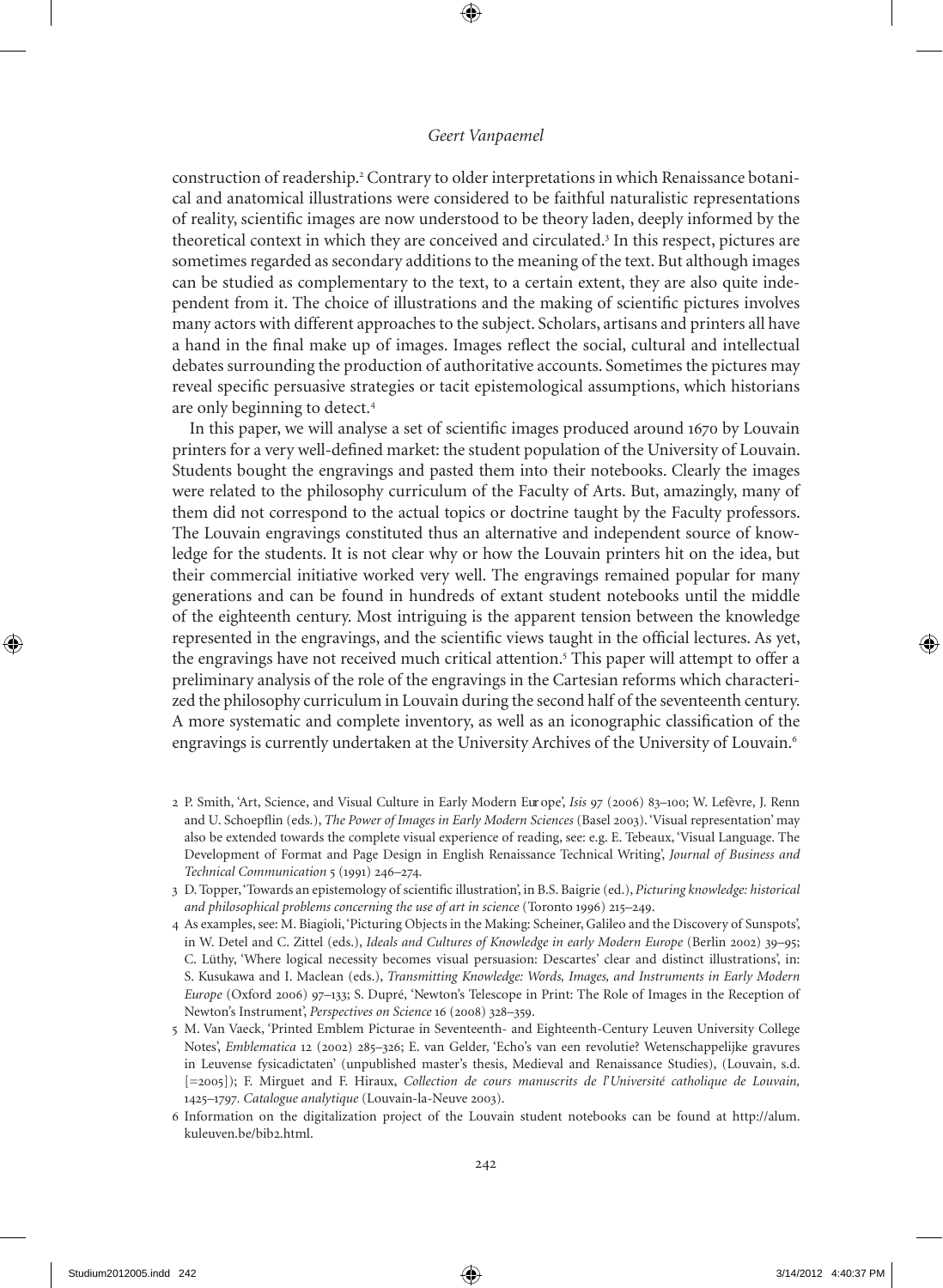### *The Louvain printers and the establishment of the Cartesian curriculum*

#### *Philosophy teaching at Louvain*

In the middle of the seventeenth century, the University of Louvain, founded in 125, still retained many features of its original late medieval structure.<sup>7</sup> In particular, the Faculty of Arts continued to function as a preparatory school for the higher faculties. It was organized in four colleges (*pedagogium*), where students and professors lived together. The Arts curriculum lasted for two years, and was divided in logic, physics and metaphysics. The lectures were taught by two professors, called *primarius* and *secundarius*, who remained with the same student group throughout the whole period. For this reason every college had two *primarii* and two *secundarii*, bringing the total of philosophy professors in the Faculty to sixteen. The professors did not stay very long in the Faculty, typically between ten and fifteen years. The *secundarii* were appointed soon after their graduation in the Faculty, and were often themselves studying at one of the higher faculties. When a *primarius* left the Faculty, he was replaced by the oldest *secundarius* and a new *secundarius* was recruited. The intellectual involvement of the professors with the material they were teaching was on average quite low. From time to time, a more ambitious professor put a more personal mark on his teachings, but this was rather exceptional.<sup>8</sup>

The content of the courses was determined by the statutes or 1567–1568, stipulating strict adherence to the traditional Aristotelian *corpus* of treatises.<sup>9</sup> The statutes were renewed in 1639 without major changes. In the seventeenth century, the students did not actually read the books of Aristotle. The professor would dictate his course text, which was noted down *verbatim* by the students. These texts could differ somewhat among the colleges, but at the end of the curriculum all students wanting to graduate, had to participate in collective examinations. Professors had therefore only a limited measure of freedom to adapt the contents of their course to their personal views. In reality, most of the professors did not make an effort to do this: they simply read the text they had themselves noted down when they were students. The comparison of extant student notebooks illustrates that course texts indeed remained unaltered for many years.

During the second half of the seventeenth century, the philosophy curriculum underwent major changes. From around 1650, Cartesian doctrines were gradually introduced in public disputes, causing a firm reaction from the Faculties of medicine and Theology.<sup>10</sup> However, the Faculty of Arts was not directly affected by this. As far as can be deduced from historical sources, the philosophy curriculum was formally rearranged in 1658, in particular giving more space to the treatises *De Anima* and *De Motu*. The reform was patently inspired by the new Cartesian doctrines, although there is no trace of any official new regulation summing up the content of the philosophy course. The result was confusion: some professors remained loyal to Aristotelian doctrine, others taught Cartesian (or other) theories. In 1670, the French Cartesian Jacques Rohault (1618–1672) observed that fourteen out of sixteen philosophy professors in Louvain taught the Cartesian doctrine of transubstantiation.<sup>11</sup>

<sup>7</sup> The most complete history of the university can be found in e. Lamberts and J. Roegiers, *De universiteit te*  Leuven, 1425–1985 (Leuven 1986). Engl. translation *Leuven University*, 1425–1985 (Louvain 1990).

<sup>8</sup> Some examples are Libertus Fromondus (1587-1653) and Arnold Geulincx (1624-1669).

<sup>9</sup> G. Vanpaemel, *Echo's van een wetenschappelijke revolutie. De mechanistische natuurwetenschap aan de Leuvense Artesfaculteit (*1650*–*1797*)* (Brussels 1986).

<sup>10</sup> Vanpaemel, *Echo's* (n. 9) 3–53. See also: George monchamp, *Histoire du cartésianisme en Belgique* (Brussels 1886).

<sup>11</sup> J. Rohault, *Entretiens sur la philosophie* (Paris 1671) 76–77. Actually, the theory of transubstantiation would only be discussed by the *primarii*.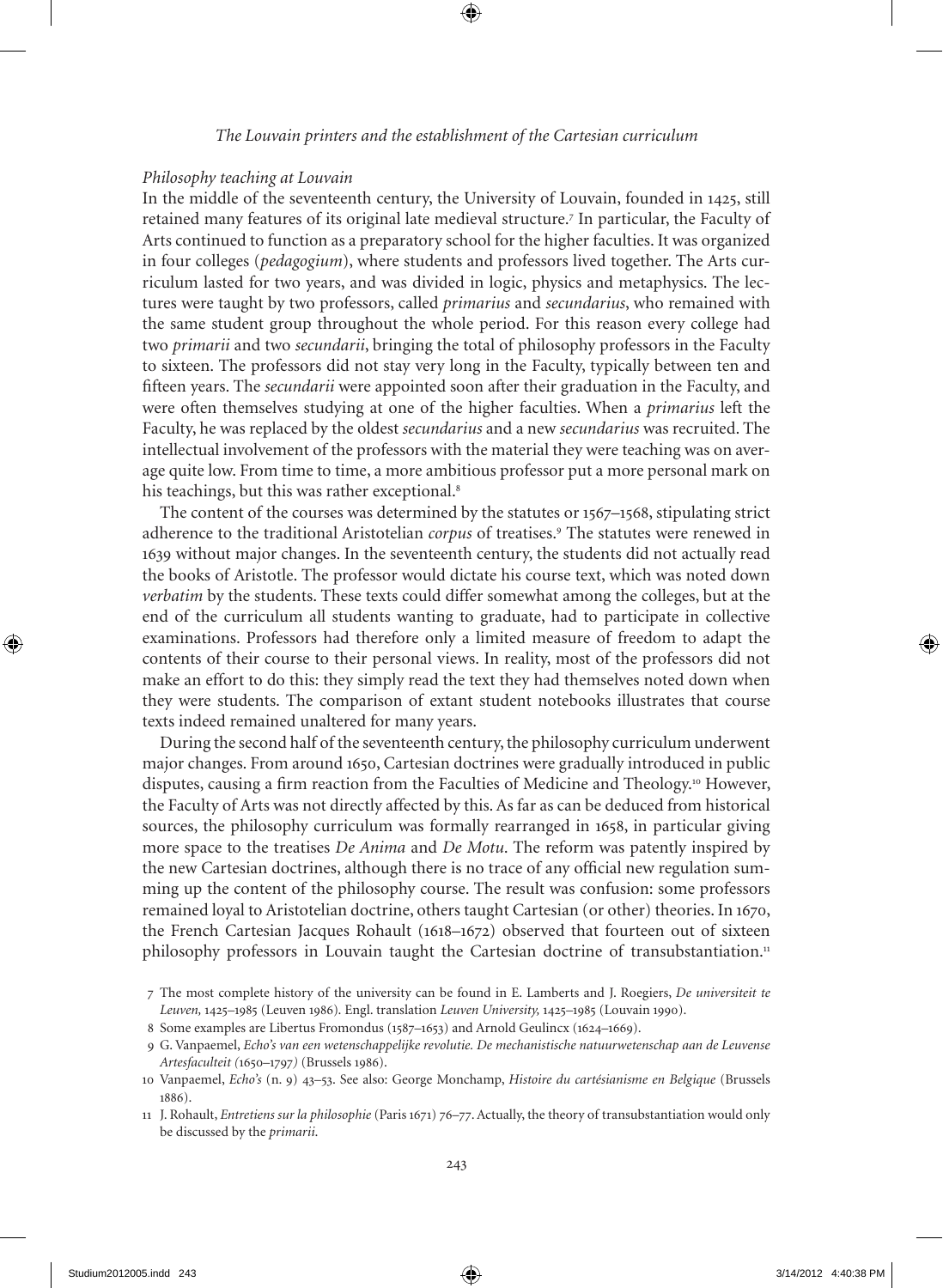Whether or not this information is accurate, Rohault's statement reveals the lack of unity among the professors of the Faculty. An official visitation report stated in 1673 that 'nobody would admit of teaching Descartes […] but several professors indeed do teach his doctrine', concluding that 'nowhere in the Southern Netherlands philosophy is less well founded than in Louvain'.<sup>12</sup> The solution was found in the introduction of so-called *materiae promotionis*, the subject matter of the collective exams at the end of the two-year curriculum. As long as the students were well prepared to participate in the exams, the professors themselves were free to teach philosophy according to their own preference. Quite probably, this preference was less of an individual nature, but part of the tradition of each college.

In the middle of this ongoing reform, new engravings, which students used to embellish their notebooks, entered the market. These engravings were quite different from preceding illustrations. Typically, student notebooks were illustrated by emblematic pictures, artistic images of landscapes or exotic animals, or portraits of kings and rulers. The pictures had no relation to the content of the course, albeit that some emblematic pictures bore titles like *De motu* or *De impetu*. Emblematic pictures remained popular well into the eighteenth century. But the new pictures, which emerged around 1670, were of a completely different nature. Inspired by illustrations in mechanical or anatomical textbooks, the new engravings can be called 'scientific illustrations', showing mathematical diagrams, physical instruments, or natural objects to be studied. The obvious impression is that the engravings relate to the course text, but surprisingly, this is not always the case. At a time when the Faculty was experiencing a major reform of its curriculum, the introduction of these engravings reveal that other actors were catering for the attention of the students, who clearly were susceptible to this new offer. But who were these new actors and what was their motivation? Which sources did they use and what was the impact of their actions on the philosophy curriculum?

### *The Louvain engravings*

Very little is known about the actual introduction of scientific illustrations in the Louvain notebooks. Before 1650 students embellished their notebooks with pen drawings or engravings that were not specifically produced for the Louvain University. Only around the middle of the century did the first university printings appear as frontispieces or (probably not much earlier than 1670) emblematic pictures. As Van Vaeck has shown, these pictures were copied from emblem books with an added *motto* to forge a link with the topics in the course text.13 The early images differ markedly from the new series which was introduced somewhere between 1674 and 1685.<sup>14</sup> These dates can only approximately be established, on the basis of the notebooks in which they are found. It is still impossible to make sure whether the whole series of engravings was made available at the same time, nor for how long particular engravings were on the market. Also it is not clear how many engravers and printers were involved. Some fifty five engravings, i.e. the large majority, bear a signature, either by michael Hayé or by Lambert Blendeff (other engravings without signature may also be attributed to Hayé and Blendeff on the basis of artistic style and lettering). Both were

<sup>12</sup> Quoted in e. Reusens, *Documents relatifs à l'histoire de l'université de Louvain*, 6 vols. (Louvain 1881–1903) I, 672–673.

<sup>13</sup> Van Vaeck, 'Printed emblem *Picturae*', (n. 5).

<sup>14</sup> These dates are put forward by Van Gelder, 'Echo's' (n. 5) 7.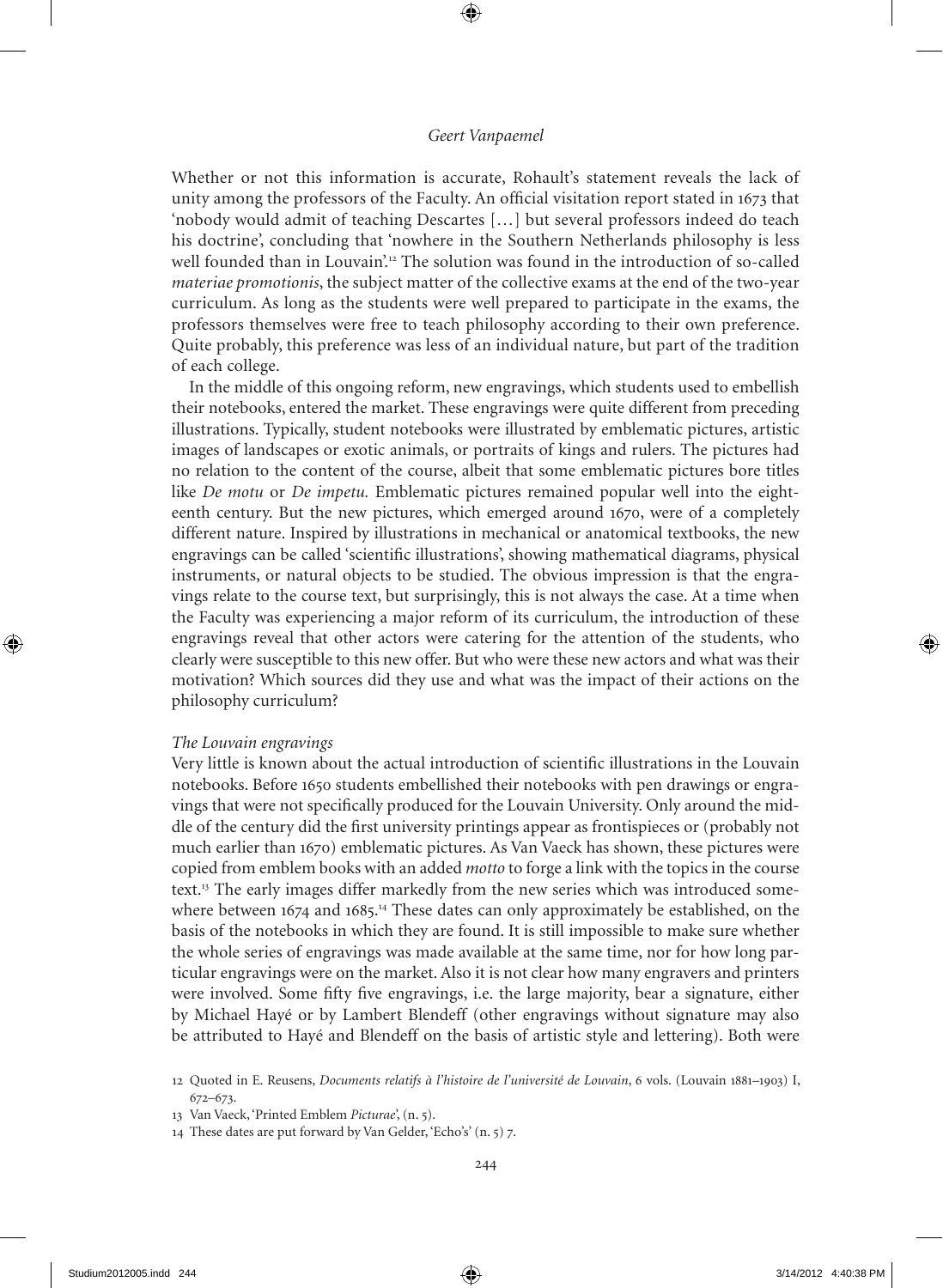probably working as engravers, but in some cases it is mentioned that the engravings could be obtained *apud L. Blendeff* or *apud Michaëlem Hayé Lovany propè Predicatores Hybernos*, indicating that they acted as sellers of the printed sheets. This is corroborated by the sometimes added indication *cum privilegio*, suggesting that the engravers owned the rights to sell their work.

michael Hayé and Lambert Blendeff were not official book printers of the University. most probably, both had an artistic background. Hayé was admitted in 1661 to the Guild of Saint Luke in Antwerp, but moved in the following years to Louvain.<sup>15</sup> In 1665 he made a request to the Louvain University to be admitted as a member of the university, as was usual for book printers, bookbinders and booksellers. The request was denied. At that moment he was referred to as an *impressor imagium*, a printer of images. Several other engravings are known to be made by Hayé, mostly copies from paintings.<sup>16</sup> Hayé also produced a frontispiece used in Louvain notebooks, and according to Van Vaeck, he may have been the author of the anonymous emblematic images mentioned above. The Liège painter Lambert Blendeff (ca. 1650–1721) settled in Louvain around 1676, when he married Marie-Anne Mangan in the Louvain Jesuit church. A year later he was appointed city painter, responsible for the annual *Omgang*. In 1684 he was appointed 'iconograph' of the University. As a painter of religious scenes, Blendeff did fairly well. His biographer does not mention, however, his activities in the production of didactic engravings.<sup>17</sup>

Other artists may have been involved, but their names have not been recorded. In the early eighteenth century, some of the engravings were signed P. Denique (1683–1746), who apparently had bought the original engravings from his predecessors. Denique was the son of a well-known Louvain family of printers. He obtained a master's degree from the Faculty of Arts in 1705, and held an official administrative position in the Faculty.<sup>18</sup> He does not seem to have produced many new, original engravings, but his involvement indicates that the engravings had reached a semi-official position in the philosophy curriculum by the first decades of the eighteenth century.

If most if not all of the engravings were designed and produced by Hayé and Blendeff, this raises the question who decided on the topic of the illustration. As Hayé and Blendeff most probably did not have an education in natural philosophy, it would be very difficult for them to make a consistent and relevant choice. Even if we take into account that most pictures were simply copied from engravings in textbooks, there is no simple rationale to explain the series of prints made. As we will discuss later, many of the illustrations were taken from Cartesian textbooks, but neither the complete set of illustrations, nor the most telling or beautiful pictures were selected. Not all the original images used as models for the Louvain engravings have been found, but in some cases where this has been possible, it has only added mystery to the already clouded problem. One, rather obvious, illustration of the equilibrium of a pendulum was taken from *La Statique ou la science des forces mouvantes* (Paris 1673) by the Jesuit Ignace Gaston Pardies (1636–1673).

<sup>15</sup> Some information on Hayé can be found in Pierre Delsaerdt, *Suam quisque bibliothecam. Boekhandel en particulier boekenbezit aan de oude Leuvense universiteit,* 16*e–*18*e eeuw* (Louvain 2001) 379–380.

<sup>16</sup> The Louvain notebooks contain several other engravings by Hayé: *Salvator Mundi (Michael Haÿé excud. Antverpiae)* and *Memorare novissima tua, et in aeternum non peccabis*.

<sup>17</sup> Ed Van Even, 'Blendeff (Lambert)', *Biographie Nationale* 2 (1868) col. 470-471.

<sup>18</sup> Delsaerdt, *Suam quisque bibliothecam* (n. 15) 368.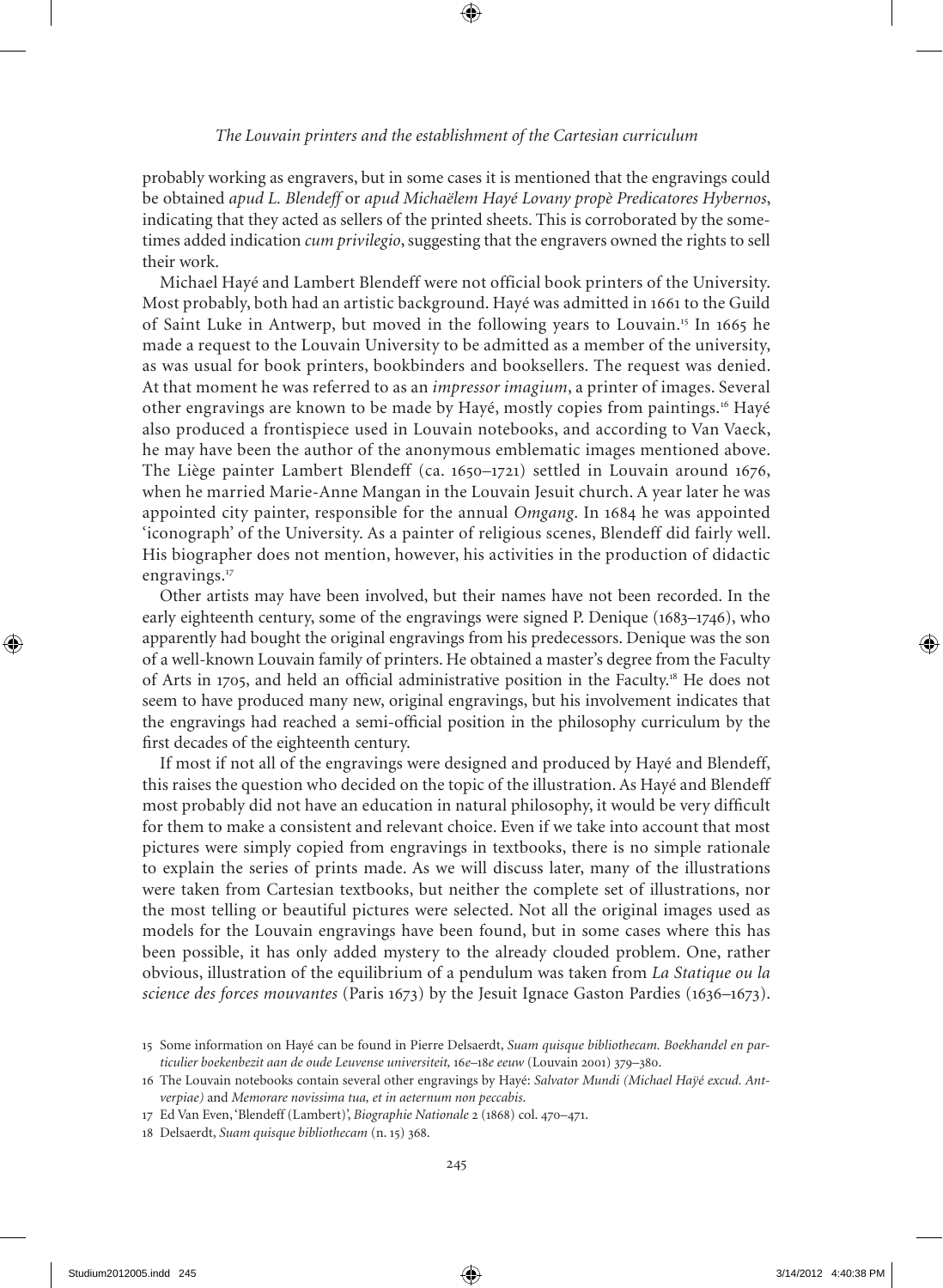Why this one picture was selected (whereas the book contains many more) can only be guessed. And what was the use of Pardies' book – if any – in the philosophy curriculum of Louvain? Two engravings related to hydrostatics, made by Blendeff, are copied from the *Ars Nova et Magna Gravitatis et Levitatis, sive Dialogorum Philosophicorum libri sex de aeris vera et reale gravitate* (Rotterdam 1669) by the Scottish philosopher George Sinclair (d. 1696). How the book by Sinclair came to the attention of the Louvain engravers is a complete mystery. Furthermore, the pictures are difficult to understand without any explanatory text. Were the engravings produced on explicit demand for some extracurricular course on hydrostatics? Were the engravings meant to be used in the course of mathematics, possibly even in the public course of mathematics offered by the Jesuits?<sup>19</sup> But why did they then end up in the notebooks of the philosophy course of the Faculty of Arts?

Only in an exceptional case is it possible to trace with certainty the origin of the Louvain engravings. The illustration entitled 'modus subintrandi aquas' concerns the invention of a new type of diving bell and shows a man standing upright on a circular platform under a bell-shaped dome. The invention was actually made and described by the same George Sinclair in his *Ars nova*, but without providing an illustration. The invention was subsequently mentioned by Johann Christoph Sturm (1635–1703) in his *Collegium Experimentale, Sive Curiosum* (Nuremberg 1676), but the illustration provided there does not match with the Louvain image. Sturm's book, however, was reviewed in 1678 in the January issue of the *Journal des Sçavans*, where the invention of the diving bell was singled out for discussion. The illustration provided in the *Journal* was clearly the model for the Louvain engraving.<sup>20</sup> Similarly, the image of the stomach appears to be an exact copy of the first stomach engraving in the *Pharmaceutice rationalis* (Oxford 1674) by Thomas Willis (1621–1675), retaining even the position and the sequence of the letters identifying the parts of the stomach. Of course, the same illustration also appears in later editions (1675, 1676, 1679), while quite similar images (copies?) may also be found in other books, for example, in Steven Blankaart's *Anatomia Reformata* (Leyden 1687). The picture by Willis may even itself be a copy of an older image… The same type of criticism can be applied to the (anonymous) image of an airpump (*vas pneumaticum*), which is taken from Edmonde Pourchot, *Institutio philosophica ad faciliorem veterum ac recentiorum lectionem comparata* (Paris 1695). In this case, the influence of Pourchot on the philosophy curriculum can also be seen in the text,<sup>21</sup> but it remains unclear whether the text has preceded the image, or vice versa. Tracing the origin of images may help to reconstruct the influence of books on the philosophy curriculum at the Louvain University and the perception of the new science by University members.

21 Vanpaemel, *Echo's* (n. 9) 108.

<sup>19</sup> The Faculty of Arts had a royal chair in mathematics, but the students were not obliged to take this course. Until the end of the 1660s, the chair was occupied by the Cartesian Gerard van Gutschoven, who mainly lectured on practical geometry, surveying and military architecture. The Jesuit public 'school of mathematics' remained active until the 1680s, but the animosity between the Jesuits and the University make it unlikely that many university students would follow the Jesuit course. See: P. Bockstaele, 'De wiskunde', in R. Halleux, C. Opsomer, J. Vandersmissen (eds.), *Geschiedenis van de wetenschappen in België van de Oudheid tot* 1815 (Brussels 1998) 113–1; O. van de Vyver*,* 'L'école de mathématiques de la province flandro-belge', *Archivum historicum Societatis Iesu* 49 (1980) 265-278.

<sup>20</sup> *Journal des Sçavans pour Lundy* 31*. Janvier M.DC.LXVIII*, 33–39, illustration on p. 35.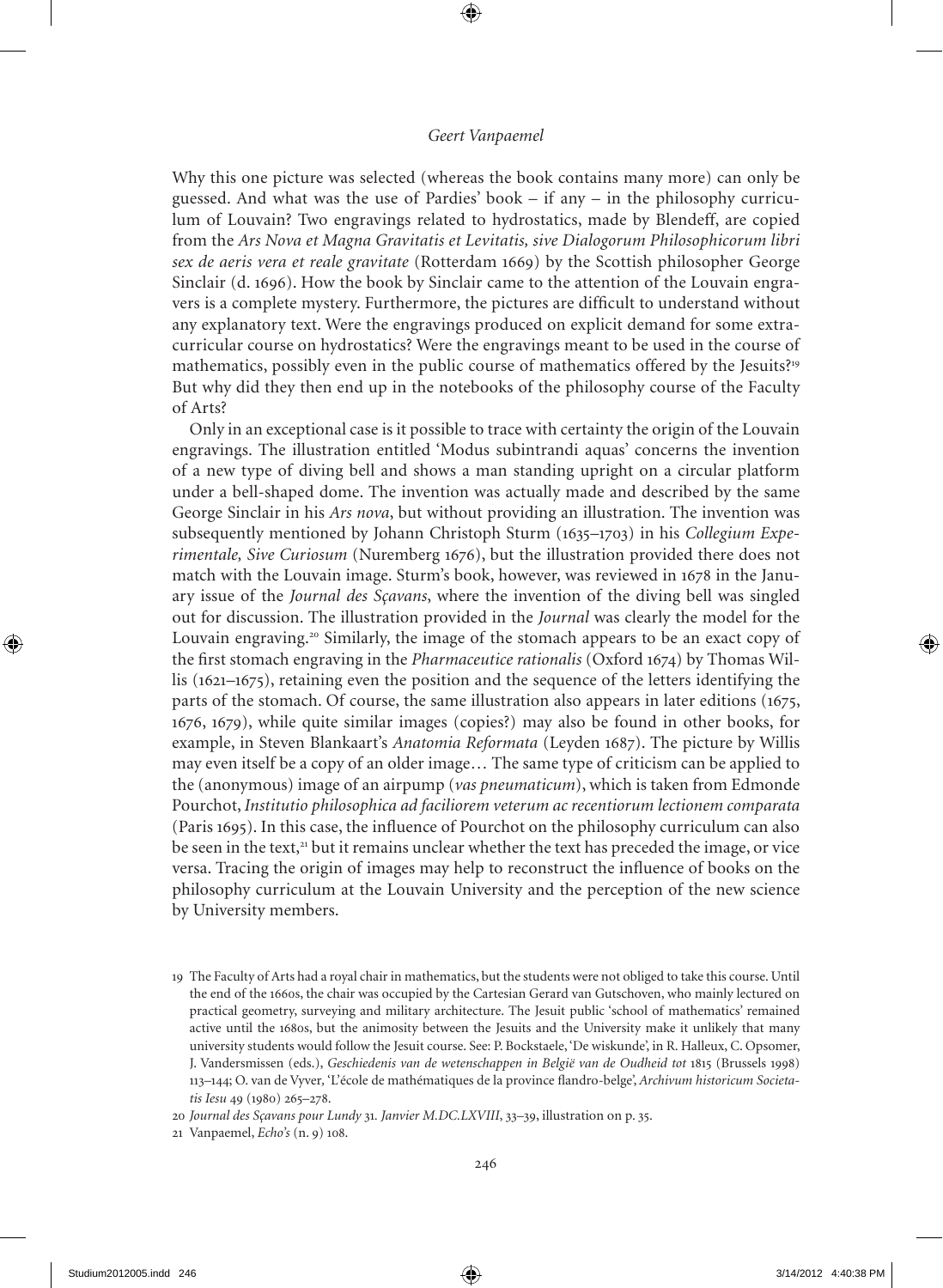

Fig. 1: L. Blendeff, modus Subintrandi Aquas, copied from the *Journal des Sçavans* (1678) [Universiteitsbibliotheek Leuven].

### *An alternative curriculum?*

At the present moment, the known set of didactic images signed by Hayé and Blendeff consists of fifty five engravings.<sup>22</sup> Twenty five engravings were signed by Hayé and thirty three by Blendeff.<sup>23</sup> Three engravings (the human heart, the eye and the explanation of the tides) have been found with either a signature by Hayé or Blendeff. Did the two engravers cooperate in producing these images? Their style was quite different, Hayé being the more accomplished engraver with fine, steady lettering. On the other hand, some engravings, dealing with the same topic are made by the two engravers in a different layout. This is in particular the case with the pictures dealing with lenses and visual perception, and with astronomical phenomena. These engravings constitute almost half of all the Blendeff pictures, and even 60% of the Hayé prints. Overall, their choices are curiously complementary. Blendeff offers an image

<sup>22</sup> There may be more pictures, possibly not signed. It is e.g. strange to see that Hayé has a picture showing the effect of a convex lens, but not of a concave one. Some unsigned pictures have clear stylistic resemblance to the signed pictures of Hayé and Blendeff.

<sup>23</sup> The list of the Hayé pictures was drawn by Esther van Gelder, 'Echo's' (n. 5).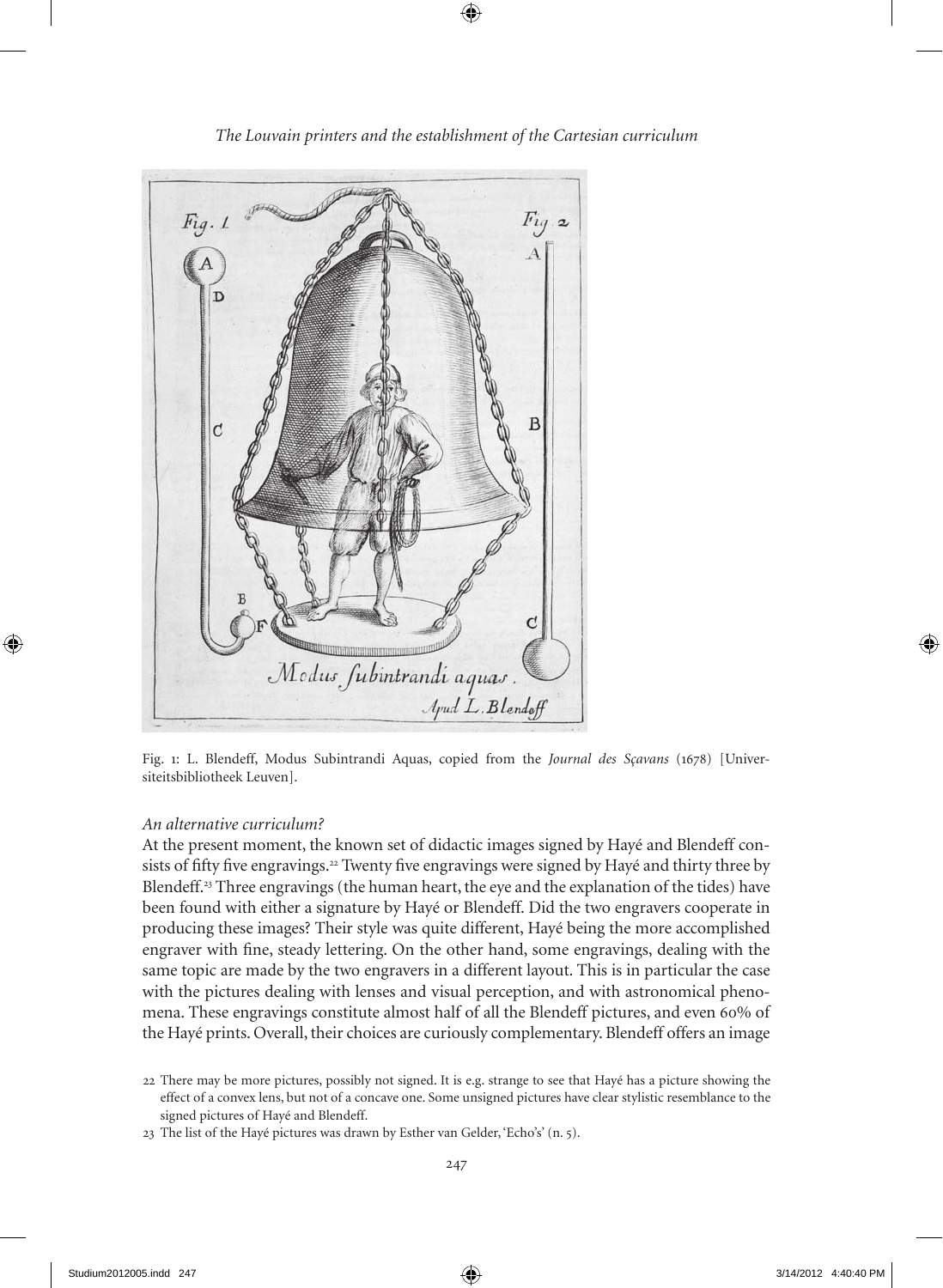of the optical rays in a microscope (and the eye), whereas Hayé makes a very similar picture for the telescope. Hayé copies an illustration from Rohault's *Traité de physique* (Paris 1671) on simple motion and the vacuum, whereas Blendeff uses the same book for his illustration on composite motion (and several other Rohault illustrations), and of course, both use the works of Descartes but select different images for reproduction.

If the printers cannot be held responsible for the choice of illustrations, is there any indication that the selection would have been decided inside the Faculty of Arts? As far as I have been able to verify, the student notebooks do not explicitly relate to the images, although some of the illustrated mechanical instruments (lever, inclined plane) are discussed. The illustrations are not meant as elucidations of particular points made in the text, and certainly the didactic aspects of the engravings (e.g. the use of letters to indicate certain parts of the objects shown) are not embedded in the lectures of the professors. Obviously, representations of the Ptolemaic, Tychonic and Copernican system may have been helpful for the students to remember the structure of the universe and the differences between these systems. The engravings on gravity show the equilibrium of different types of levers while several astronomical engravings explain the nature of eclipses, the phases of the moon or the concept of solar parallax. At the end of the seventeenth century, there was a tendency for the basic *materiae promotionis* to concentrate on these simple mathematical models, including, for example, questions on time differences on different locations of the earth. Students would prepare for their exams by exercising simple calculations for many hours with the professor *secundarius*. The engravings representing mathematical diagrams may certainly have been helpful and may have been suggested by the Faculty, or by some of the colleges. But other pictures are less obvious to integrate in the course. Even if Rohault could state in 1671 that fourteen of the Louvain professors were teaching Cartesian philosophy, the actual analysis of the notebooks proves that at least until the end of the seventeenth century Aristotelian and Cartesian doctrines were taught next to each other, and that the professor himself was free to comment on which doctrine seemed to him the best suited. Students probably had to be acquainted with both philosophical systems in order to be able to continue their education in the higher faculties. Furthermore, even those professors who declared that Cartesian philosophy was far superior to the Aristotelian explanations, still adhered to the scholastic habit of disputes, in which every problem was tackled with a plethora of definitions and distinctions, and consequently further developed through questions and objections, both in favour and against the proposed explanations. The Cartesian style of persuasive writing, where the acceptance of the whole system rested on the accumulation of empirical evidence by the successful explanation of many phenomena, was not yet suited for the didactic approach in an elementary course of philosophy, which in the end was aimed at improving the debating skills of the students. The Faculty appears thus to have found a middle road, in which all individual preferences of professors could be accommodated, under the condition that the students would be well prepared for taking the final exam. Still, open adhesion to Cartesianism would be severely punished, as was found out by Martin van Velden in 1691.<sup>24</sup> But the student notebooks reveal that more liberal views were tolerated within the walls of the colleges.

<sup>2</sup> On the case of Van Velden, see: A. Stevart, *Procès de Martin-Etienne Van Velden, professeur à l'Université de Louvain* (Brussels 1871); G. monchamp, *Galilée et la Belgique. Essai historique sur les vicissitudes du système de Copernic en Belgique* (St. Truiden 1892); Vanpaemel, *Echo's* (n. 9) 75–79. See also: C. Opsomer, 'La controverse entre George monchamp et Armand Stévart', in C. Opsomer (ed.), *Copernic, Galilée et la Belgique. Leur reception et leurs historiens* (Brussels 1885) 31-45.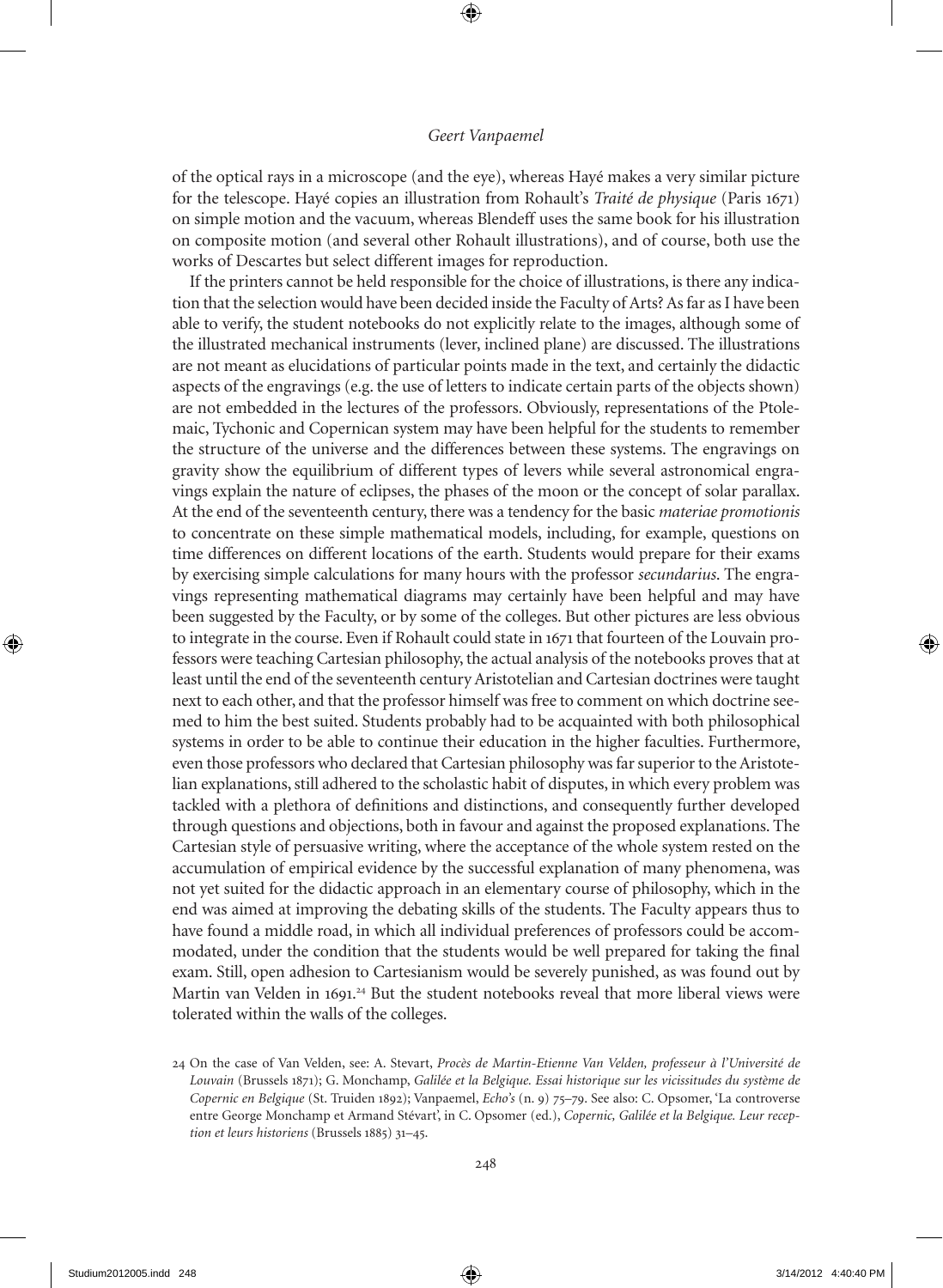### *The Louvain printers and the establishment of the Cartesian curriculum*

A considerable number of the new pictures was indeed connected to Cartesianism. This was most apparent in the engravings on the rainbow, on magnetism, and on the passage of light through a prism, all taken from either Descartes' *Essais* (1637) and his *Principia Philosophiae* (1644), or alternatively from Henricus Regius' *Philosophia Naturalis* (1654). Less conspicuous, but still undoubtedly Cartesian in origin are the 'medical' engravings of the human heart and of the nervous system in a man approaching a fire (from the Latin edition of *De Homine*, 1662) and the explanation of respiration (from the French edition of *L'homme*, 1664). The engraving on the explanation of the tides has no apparent model in the Cartesian textbooks, although there is some resemblance to the picture in Descartes' posthumous *Le Monde* (Paris 1664). Cartesian textbooks can be seen to be the obvious model for the engravings in at least twenty four cases, with no less than nine plates copied from Jacques Rohault's *Traité de physique* (1671). This parallels the great influence of Rohault on the Louvain curriculum.<sup>25</sup> In two instances, Rohault is explicitly mentioned: on an image illustrating the retrograde movements of the planets and on the image explaining the cause of the tides (together with Descartes and Regius).<sup>26</sup> Furthermore, the large emphasis on the optics of vision underscores the Cartesian approach to sensory perception by combining anatomy with geometrical analysis.

Several historians have drawn attention to the specific use of images by Descartes and his followers in order to articulate their new approach to natural science.<sup>27</sup> The model for this type of image comes from the pictorial tradition of astronomy and mechanics, rather than from botany and anatomy. Cartesian images are neither descriptive representations of natural objects nor purely mathematical diagrams. They are visual representations of processes which actually cannot be seen by the naked eye. The depiction of hidden mechanisms as if they were available for visual inspection sets the reader on his way to clear and distinct ideas about the real causes of phenomena. This aspect is certainly present in the Louvain engravings. most of the engravings, in particular those connected to the new Cartesian curriculum, show mathematical deconstructions of physiological, mechanical or astronomical subjects. Yet, the most important or famous Cartesian pictures are absent. There is no engraving showing the vortex theory of the universe nor an image explaining the corpuscular nature of light, both very prominent topics in the *Principia philosophiae*. Although Cartesian 'subtle matter' was the hallmark of the new science, this matter only shows up in the engravings on magnetism and the tides. Emphasis was clearly on the explanation of phenomena, not on the ontological foundation of Cartesian doctrine. This agrees with the position of the Faculty of Arts, which was considered to be an elementary training school for young students, and not the place to discuss metaphysical theories. It was important for the students to be acquainted with basic natural phenomena in order to be able to enter the higher Faculties. It was not the pedagogical aim of the Faculty of Arts to make the students convinced adherents of Cartesian (or any other) philosophy. metaphysics was therefore pushed to the background, while the study of natural phenomena received ever more attention.

<sup>25</sup> G. Vanpaemel, 'Rohault's *Traité de Physique* and the teaching of Cartesian physics', *Janus* 71 (1984) 172-182. See also: Desmond m. Clarke, *Occult Powers and Hypotheses. Cartesian Philosophy under Louis XIV* (Oxford 1989).

<sup>26</sup> Also the Jesuit astronomer Giovanni Battista Riccioli (1598–1671) is mentioned once on the engravings, and his lunar map is anonymously copied.

<sup>27</sup> Lüthy, 'Descartes' illustrations' (n. 4); C. Zittel, 'Menschenbilder – Maschinenbilder. Ein Bilderstreit um Descartes' De l'homme', Deutsche Zeitschrift für Philosophie, 56 (2008) 709–744; R.M. Wilkin, 'Figuring the Dead Descartes: Claude Clerselier's *Homme de René Descartes* (166)', *Representations* 83 (2003) 38–66.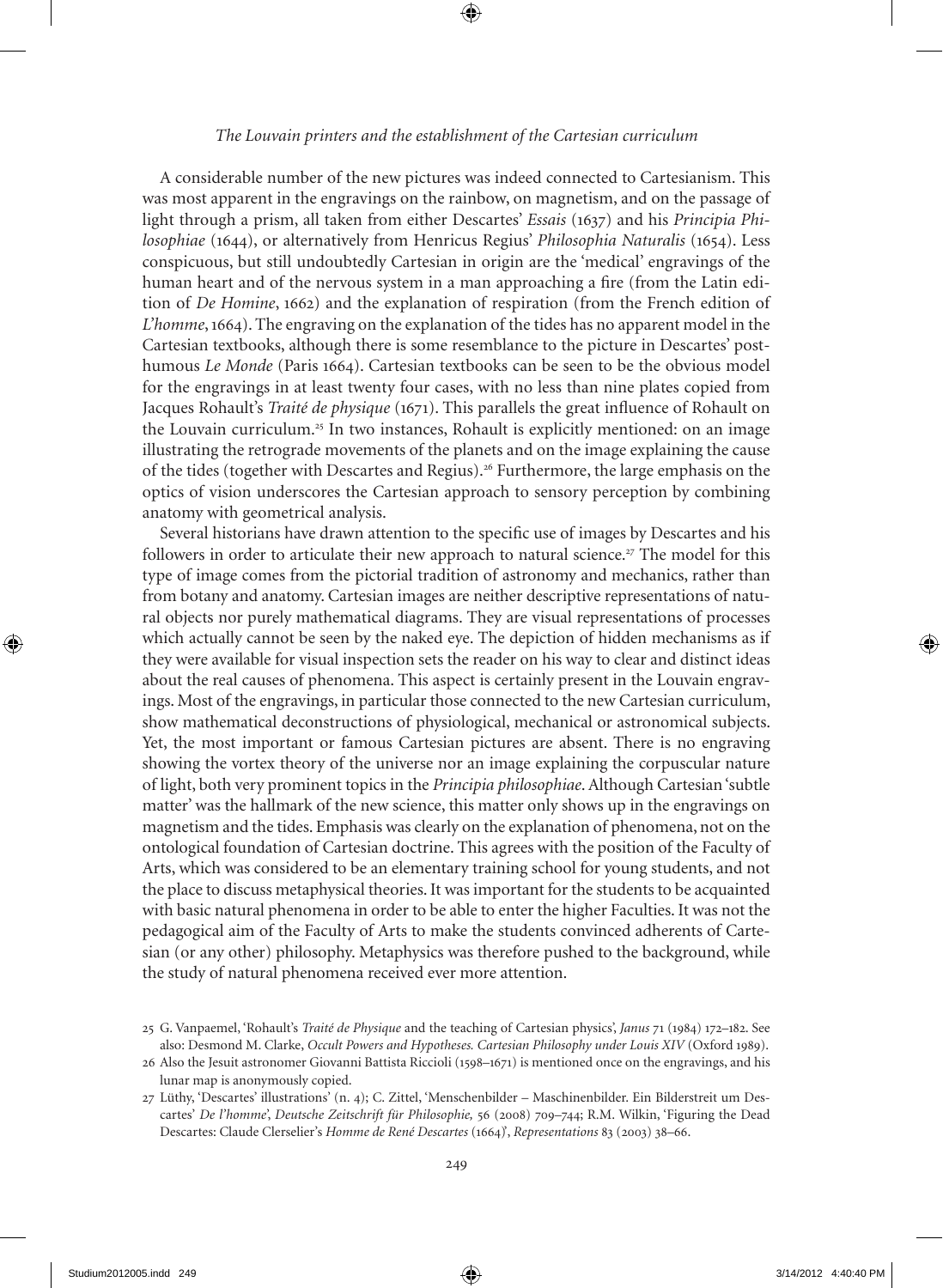Cum manus a tangit Corpus c partes Cerebri  $BF$ , ad quas ternunantur fila: menta neruorun Sensoriorum manus, druer si mode afficiuntu particule ignis A. Secundum diversum exagitando filamenta  $a n$ Situmfigur nería CC in pede B et qualitatem Sinul agitant coram corports extremilates termi: tactiet sic nalas in parte ceie: amina  $bri$  *D:* et  $Jri$  animam inibi determinaut determi. ad perceptionem natur ad percentio ignis nem Situs figur  $ev_s$ Annal L: Blendeh  $\mathbf{P}$ 

Fig. 2: L. Blendeff, Nervous System, copied from Descartes' *De Homine* (1662) [Universiteitsbibliotheek Leuven].

The engravings also reflect the ongoing shift in the philosophy curriculum. With the removal of the Aristotelian *corpus* in 1658, a new scheme of physical treatises had to be introduced. The *primarius* taught treatises on *De Causis*, *De Corpore Naturali* and *De Anima*. In particular the last treatise, dealing with the human body, sensory perceptions and the mind, became the centrepiece of the whole physics curriculum. Optics, in particular, took up a large part of the treatise. The *secundarius* lectured on *De Motu*, *De Sphaera*, *De Elementis* and *De Meteoris*. Here *De Sphaera*, with a discussion on the Ptolemaic, Tychonic and Copernican systems, was the most important topic. Gradually, the *primarius*, probably following the arrangement introduced in Rohault's textbook, would take over some of the topics taught by the *secundarius*, in order to better expound the basic arguments in favour of Cartesianism. In particular, the discussion of the Copernican system, and the explanation of the tides would be included in the treatise *De Corpore Naturali*. Two thirds of the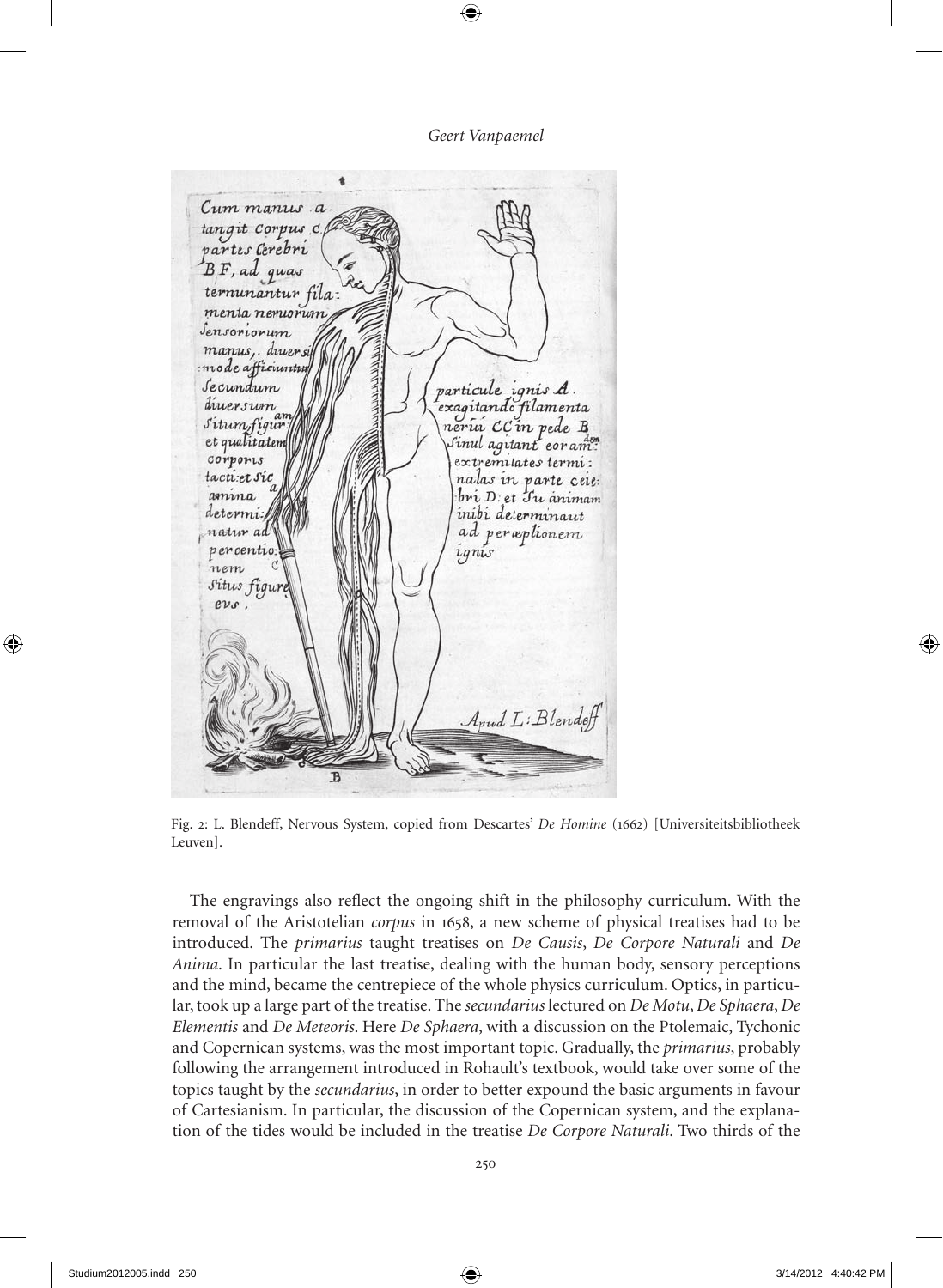

Fig. 3: L. Blendeff, explanation of marine Tides. This is one of the few engravings which may have been made to an original Louvain design. The accompanying text contains references to Descartes, Rohault and Regius [Universiteitsbibliotheek Leuven].

illustrations produced by Hayé and Blendeff refer to the treatises *De Anima* and *De Sphaera*, while others have to do with mechanics and movements, not exclusively according to Cartesian principles but in comparison to the Aristotelian treatment of movement, clearly to be labelled 'modern'. The Louvain engravings should therefore be considered as a vehicle for the introduction of the Cartesianism in the Faculty. Not a single illustration concerns Aristotelian theories or alternative explanations. Only in one engraving concerning the retrograde movement of the planets, some evidence of the accommodation of old and new philosophy has survived. There are actually two versions known of this engraving. The first version explains the retrograde movement in a heliocentric universe. In the second version, an extra paragraph is added to the text on the engraving, to point out that the retrograde movements can also be explained very well according to the Ptolemaic system. This adjustment testifies to the sensitive nature of the doctrines proclaimed by the engravings, but it remains unique. No other engraving makes any reference to Aristotelian or scholastic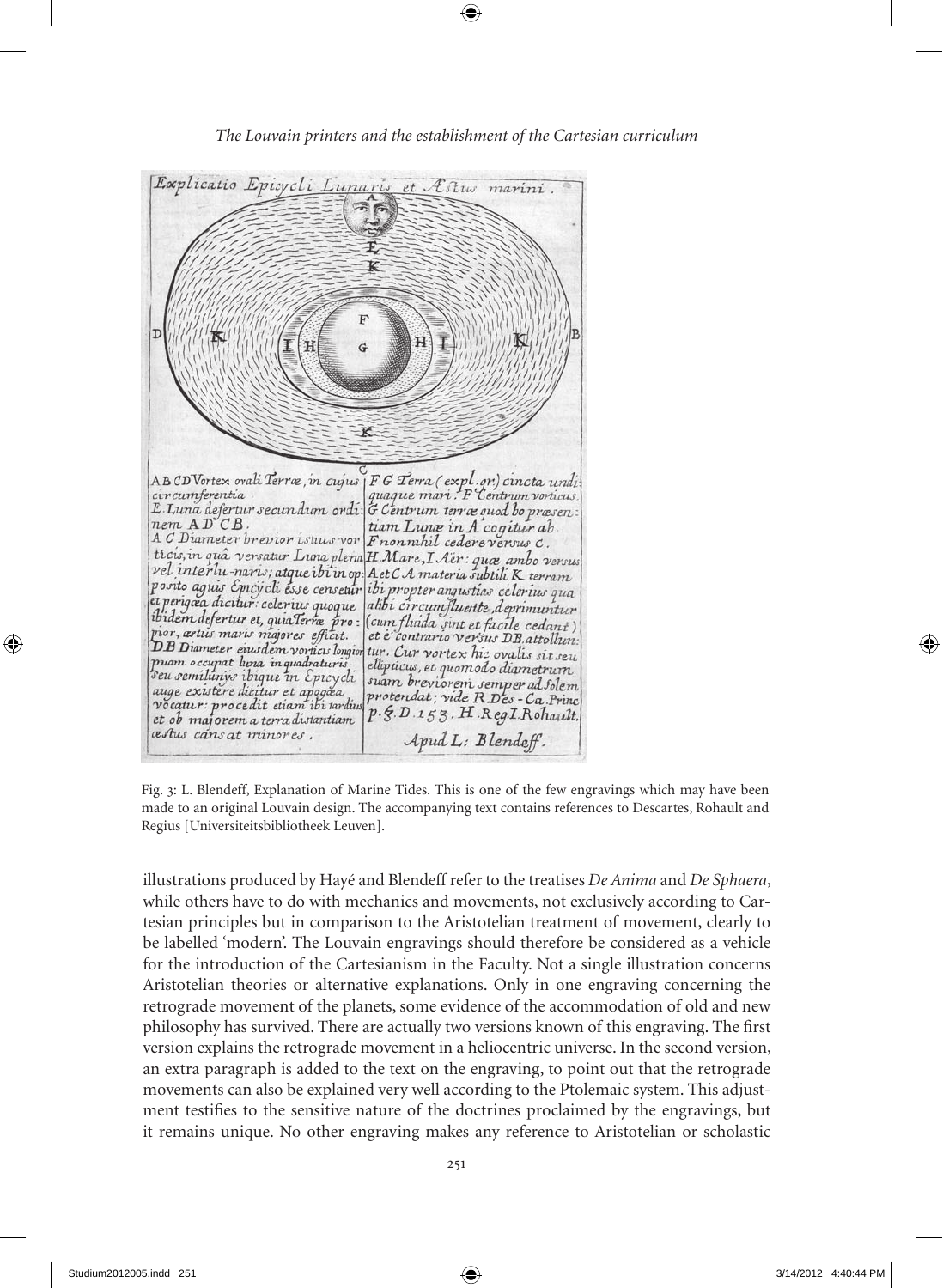

Fig. 4: L. Blendeff, Oesophagus, copied from Thomas Willis, *Pharmaceutice Rationalis* (1674) [Universiteitsbibliotheek Leuven].

philosophy. The message of the engravings is unambiguous. Even when some professors preferred to hold on to the traditional scholastic learning, their students would buy the popular engravings about the new science and include them in their manuscript notebooks.

# *Conclusion*

The analysis of the early Louvain engravings has shown that the images were intentionally directed towards supporting the new Cartesian philosophy. As far as the original sources of the images can be retraced, a large portion of them were copied from Cartesian textbooks. The images focused on the explanation of physical phenomena, visualizing mechanical causes invisible to the eye. more descriptive images, e.g. showing scientific instruments, only appeared in the eighteenth century. The selection of the images reflected the major rearrangements of the philosophy curriculum in Louvain, although they did not form an integral part of the courses. Students were free to buy<sup>28</sup> and to use the engravings as embellishments or memorizing aids, but the course texts made no mention of them. In some cases, the Cartesian engravings went against the explanations discussed in the text. As they were used for several decades, they must, however, have played a widely accepted role in the curriculum, either in the preparation for the *materiae promotionis*, or in informal discussions going on in the

<sup>28</sup> In some notebooks, the engravings have been replaced by ink drawings.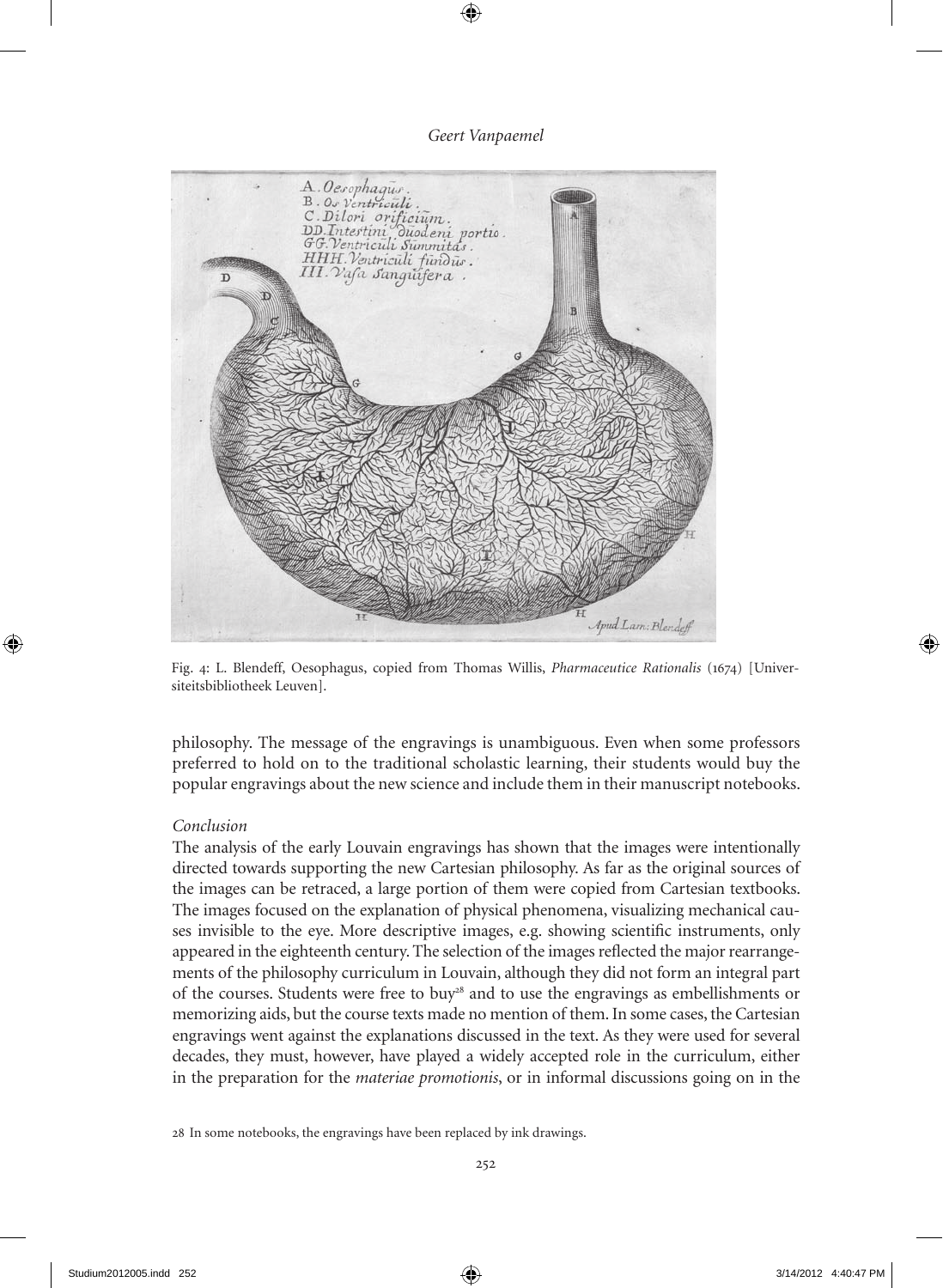#### *The Louvain printers and the establishment of the Cartesian curriculum*

colleges outside the official lecture hours. The popularity of the engravings thus testify to the general spirit of reform among the philosophy students and their professors.

A number of questions remain. It is clear that the artist–engravers cannot be held responsible for the selection of the images. Certainly, someone inside the Faculty – or perhaps in the Faculty of medicine? – must have played a role in the production of the illustrations. One obvious candidate is Gerard van Gutschoven (1615–1668), a former student of Descartes in Holland and a staunch proponent of Cartesianism in Louvain.29 Van Gutschoven studied medicine in Louvain and became professor of mathematics in the Faculty of Arts.<sup>30</sup> In 1659 he was appointed professor of anatomy, surgery and botany at the Faculty of medicine where he immediately collided with his anti-Cartesian colleague Vopiscus Fortunatus Plempius. In an appendix to Plempius' *Ophthalmographia* (Louvain 1659) Van Gutschoven defended the Cartesian approach to anatomy and physiology.<sup>31</sup> In 1660 he accepted the invitation of Claude Clerselier (1614–1684) to provide illustrations for Descartes' unpublished manuscript on *L'homme*. When this book was finally published in 1664, it contained images by Van Gutschoven and Louis de la Forge (1632–1666). Van Gutschoven's skill in designing illustrations and his knowledge of anatomy, in particular with regard to the eye, make him a likely candidate for having promoted the use of images in the philosophy courses. However, Van Gutschoven appears not to have used many illustrations in his own polemical writings. His remarks against Plempius contain only a few mathematical diagrams. most importantly, Van Gutschoven died in 1668, before Hayé and Blendeff started to work on their engravings.

It must be left to further research to discover the actual circumstances of the introduction and the use of the Louvain engravings. By comparing many student notebooks, it may be possible to refine the chronological order of events, the use of illustrations in the different colleges and the various locations where the illustrations were integrated in the notebooks. The illustrations should also be compared to earlier emblematic images and later scientific plates to detect differences in style and use. For now, we can conclude that the engravings constituted an alternative channel of dissemination of knowledge. Living in a university town clearly provided many more ways to study than to take notes in lectures.

<sup>29</sup> G. Vanpaemel, 'Gutschoven (Gutiscovius), Gerard van', *Nationaal Biografisch Woordenboek* 13 (1990) col. 347–354.

<sup>30</sup> This royal chair was not connected to the philosophy course. Van Gutschoven, who was an accomplished mathematician, mainly taught practical mathematics for surveying and military architecture.

<sup>31</sup> See his *Animadversiones in Ophthalmographiam* in: V.P. Plempius, *Ophthalmographia sive Tractatio de Oculo* (Louvain 1659) 247-299.